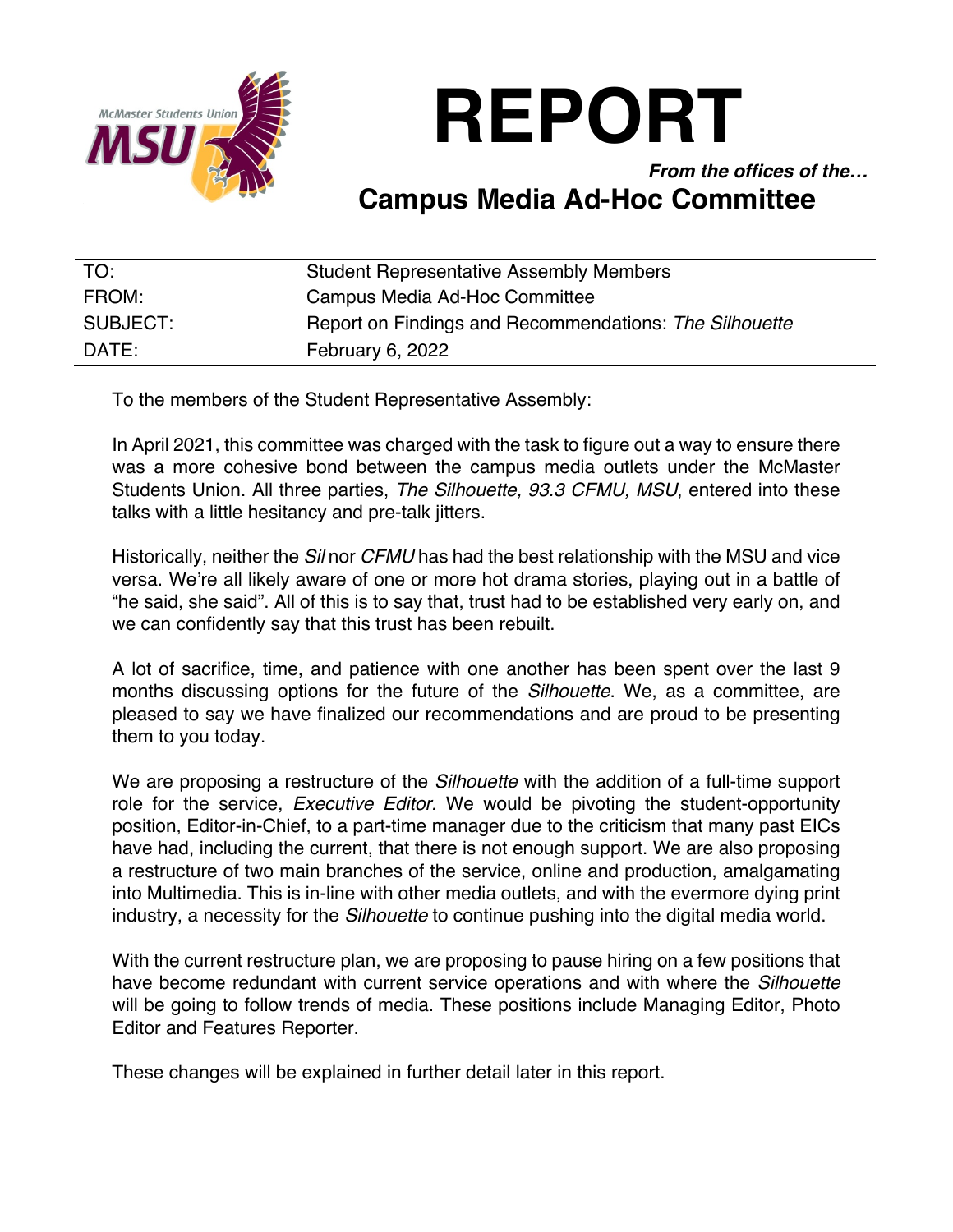#### **Mandate:**

Each time we examined a new idea, we ensured that it met the mandate of this committee. We had to ensure that we were looking at emerging trends in the media industry, how closely are CFMU/Sil working together, and what challenges do these services face.

We established that media is currently moving towards quicker content that readership can spend a maximum of two minutes digesting. Whether this be in short format articles or TikTok/Instagram Reels — to be frank, nobody is reading 700-1000 word articles anymore. This is something that both *CFMU* and *The Silhouette* established at the beginning of the year and have been creating content following these guidelines.

In the past, *The Silhouette* and *CFMU* worked together on a Welcome Week video project, through their shared Digital Media Specialist position. Throughout the year; however, they had little interaction. Aside from the Ad-Hoc Committee, the Editor-in-Chief, along with the Programming Director and Administrative Director have called almost every week since the start of May to talk about what each service was up to, areas for collaboration, and about media trends. To date, CFMU and Sil have created two collaborative roundtable discussion videos called *MacDiscussions* on the return to campus for both fall and winter terms, the *Silhouette* has given CFMU a dedicated page in the print publication, CFMU has allowed the *Sil* to return on-air, resurrecting an old show called *The Silhouette: Off The Pages*, but more importantly, a sense of comradery and trust has been established between our two organizations. Our teams are currently trying to identify even more areas to collaborate this semester

Major challenges that the *Silhouette* currently faces are a lack of full-time support and guidance (which the *MSU SUSTAIN* report on the service also identified), lack of advertising, visibility on campus, and not enough time to push the service in a different direction due to the yearly change of staff members.

### **What We Tried & How We Got Here:**

Throughout the course of this committee, we have examined the following options for the *Silhouette*

- A direct and complete merger with 93.3 CFMU
	- o While it was unclear as to what the exact structure would look like, *The Silhouette* would be placed under CFMU Radio Inc; however, CFMU stressed they would make major changes to the *Sil* in order to assimilate it into 93.3 CFMU, likely cutting jobs in the process.
- Creating an assistant to the SOP Editor-in-Chief
	- o This would be similar to the Executive Assistant position for the MSU. This would be great if the Editor-in-Chief was always on top of their duties and proactive with advancing the *Sil;* however this is not always the case, thus rendering the Executive Assistant more as a secretary.
- Continuing the service operations as is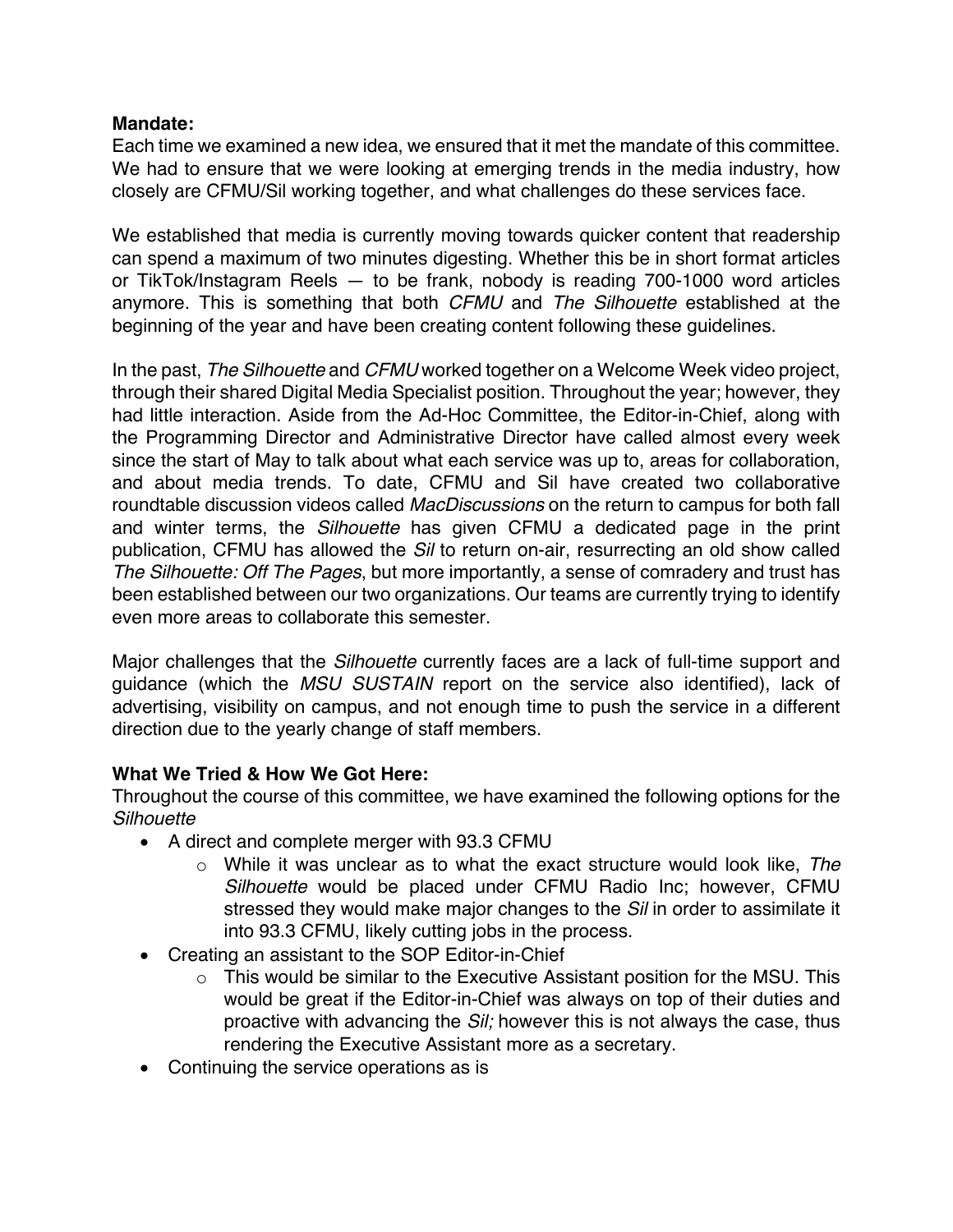o When the *Sil* has ups, their high. When it has downs, they're low. With the ever-changing media landscape, the service cannot simply continue to operate the same way it has over the last 92 years.

We spent weeks going through each iteration of the above ideas, and each time we encountered the same issue. The issue of guidance and support solely dedicated to the newspaper.

After many hours of consultations with other campus publications *Western Gazette*, *The Sheaf* (University of Saskatchewan), *The Eyeopener* (Ryerson University)*, The Canadian University Press*, both traditional and new media organizations, *CBC Hamilton, CBC: The National. Narcity Media* and *BBC News*, we arrived at the idea of *Executive Editor.* 

It is very common for student media organizations to have a full-time staff member to support student-staff — in fact, *the Silhouette* seems to be the odd one out with not having any full-time staff members. These full-time roles do anything from advertising, providing historical knowledge, university affairs, hiring, budgetary/financial duties, down to supporting staff, acting as a body of historical knowledge and sometimes as HR.

#### **Our Recommendation:**

Currently, Editors-in-Chief are expected to be an expert in Canadian Press Style, media law, finance, marketing, and human resources while just have graduating university. That's a lot to expect of anybody.

We have divided the current role amongst the *Executive Editor* and *Editor-in-Chief PTM* to ensure the *Silhouette* is still student-led, but will also have historical knowledge and guidance to fall back on — something that past *Sil* Editors have not always had at their disposal. While the current Editor-in-Chief reports to the General Manager of the MSU, this has proven to be not enough support for a service that employs 14 paid staff members, 10 staff volunteers and upwards of 25+ contributors, not to mention all of the hats they have to wear.

*Executive Editor* will act in the capacity as a mentor to the *Editor-in-Chief*, helping to train the new hire each summer, instead of the duty falling on the outgoing EIC who likely has started another opportunity and is not being paid for the training. *Executive Editor* will also help the incoming *Editor-in-Chief* with training the part-time staff, setting a plan for the year, laying out the summer Pride edition of the *Silhouette*.

When it comes to the school year, much of the *Executive Editor*'s responsibilities will be to support the *Editor-in-Chief* and the part-time staff. They will also be responsible for gathering advertising revenue for the *Silhouette*, building trust amongst our clients to encourage repeat business. The *Executive* Editor will also be a voting member of the Silhouette Board of Publication. In the second semester, the *Executive Editor* will set the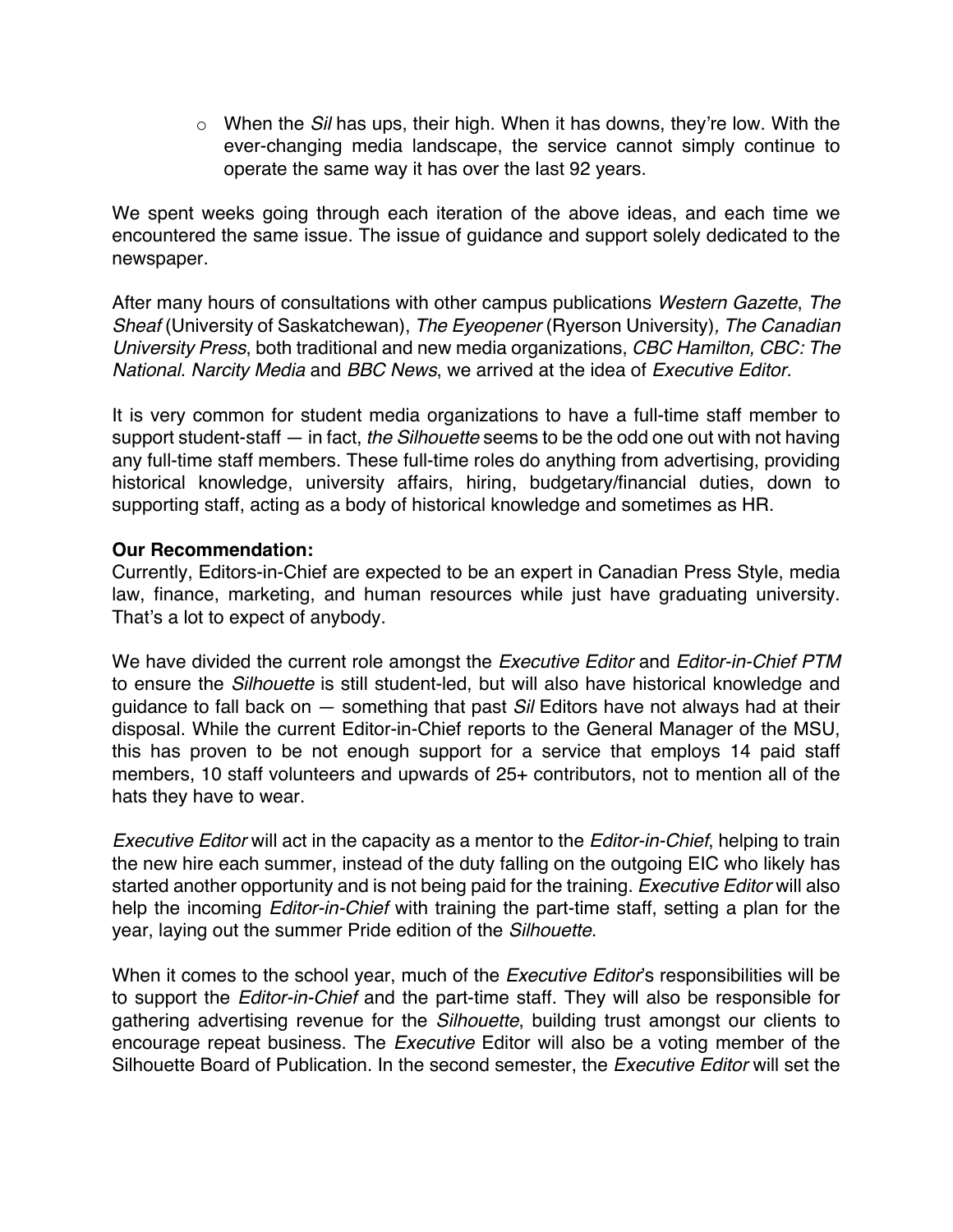budget for the next fiscal year, and start hiring for the new *Editor-in-Chief* which they will chair.

We've spent a lot of time consulting with current *Silhouette* staff members and past *Editors-in-Chief* and *Managing Editors* of the *Silhouette.* We've found that the best way for this to work is to ensure that *Executive Editor* and *Editor-in-Chief* are colleagues, rather than one being the boss of the other. These checks and balances can be found with something as simple as a co-signing authority in which neither can make a purchase without the other, or that they are both on the *Sil Board of Pub.* It is important to note that the *Executive Editor* will not have interaction with the Editorial side of the paper for that is the role of the *Editor-in-Chief.* This is how we keep the *Sil* a student-led newspaper, and we do not wish for that to change.

While respect to pausing the hiring of certain positions, a large part of the *Silhouette's*  goal this year has been to create a revenue stream that offsets the cost of the service; however, much of the cost comes from labour. It is not financially responsible of the service, nor the MSU, to spend student money on positions that do not contribute to the overall service at the moment. With the rise in social media, but also the ability for reporters to take high quality images with their cellphones, the role of Photo Editor is no longer necessary. During the 2020-2021 academic term, the *Silhouette* did not hire a Photo Editor due to the risk that COVID-19 brought, but also due to the fact that there were no events. The service heavily relied on Instagram photos, Creative Commonslicensed photos, and obtaining imagery from interviewees. We have seen this continue during the 2021-2022 academic year due to its ease of access for the reporter. Should the reporter find themselves needing photos, they are typically at the event or conference anyways, so they typically take the photos. It should be noted that both *CBC* and *Narcity Media* employ this method of having the reporter both write the story and provide the imagery. A dedicated Photo Editor is no longer needed as a result. We have created a Photo Assistant volunteer position that will still allow students the experience of being a newspaper photographer, but due to the low volume of photo requests, will not allow for the redundancy of paying a salaried position. When it comes to Features Reporter, as stated earlier in this report, media trends point to a maximum two minute attention span, and thus nobody is reading 700-1000 word articles anymore. For this reason, we are recommending *the Silhouette* pause the hiring of this role indefinitely. Finally, Managing Editor, although a crucial role to the Editorial team, will be filled by the *Editor-in-Chief PTM*. *The Silhouette* will be providing more enhanced editing training to its Section Editors and Reporters, but all content has to go through the *Editor-in-Chief*. As many of the non-Editorial tasks will be taken on by the *Executive Editor*, this change makes sense, and thus eliminates the redundant overlap that would exist between Managing Editor and *Editor-in-Chief.*

In addition to these suggestions we will be tasking the Silhouette Board of Publication to be monitoring these changes and creating metrics for success that can be revisited